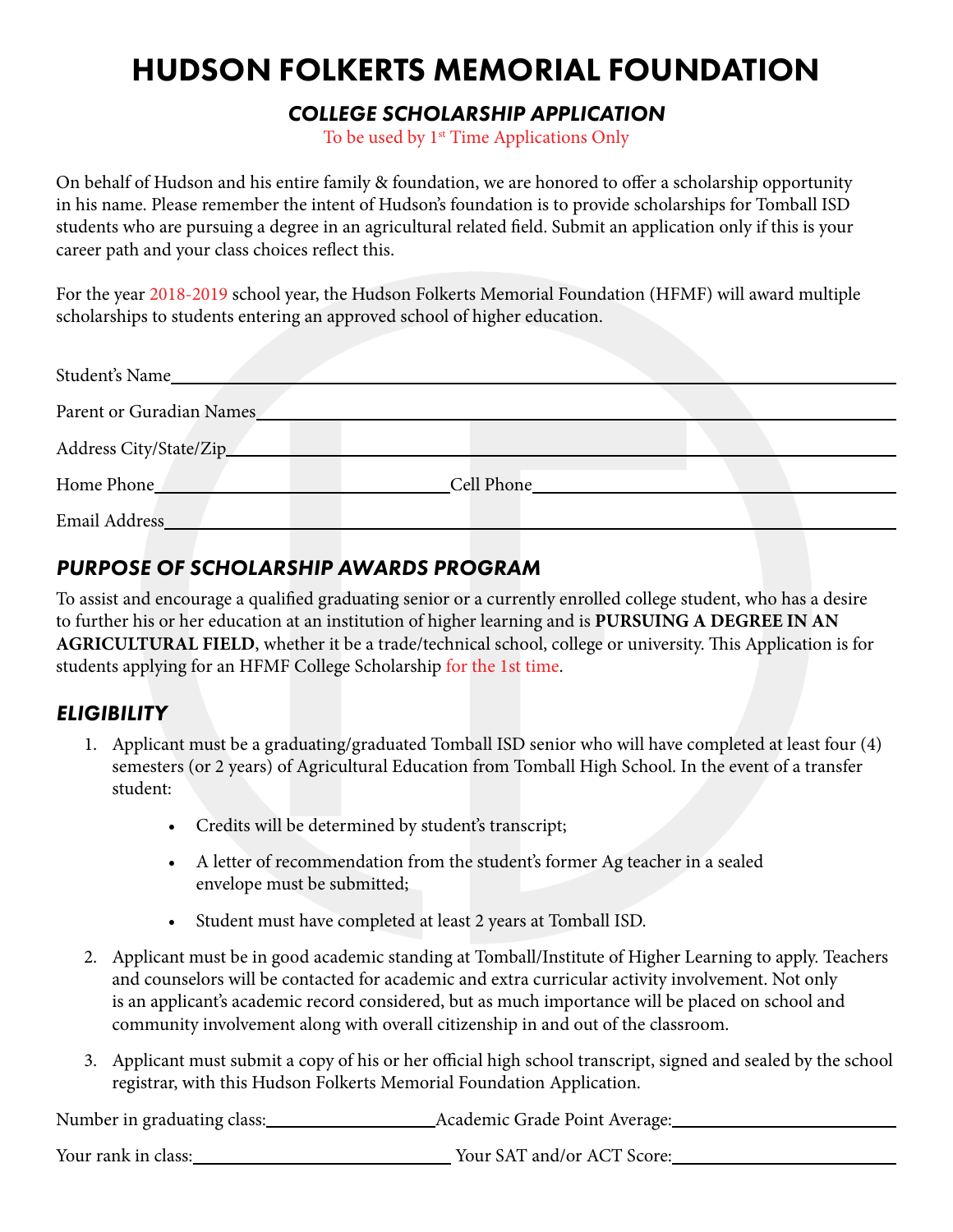Have you applied for admission to a trade/technical school, college or university? OYes ONo

Have you been accepted? OYes ONo

If so which one(s)? $\Box$ 

3.1 For applicants currently enrolled in college/technical school. In addition to submitting your high school transcripts, you will need to submit a copy of your college/technical college transcript signed and sealed by the registrar.

### *SELECTION PROCESS*

- 1. Each application will be carefully examined and considered through an evaluation process, using an accurate scoring system to determine those to be selected. The evaluation will be divided into the following categories: Scholastic Achievement (Academic GPA); Scholastic Achievement (Agricultural Education GPA); FFA Leadership, Involvement and Activities; Other School Leadership and Activities; Community Leadership and Activities; Personal Essay; Personal Interview and Financial Need.
- 2. All applications will be reviewed by the Tomball ISD Guidance Office staff and Agricultural Education instructors for accuracy of information.
- 3. All applications become the property of the Hudson Folkerts Memorial Foundation.

**APPLICATIONS ARE AVAILABLE ON: MONDAY, FEBRUARY 5, 2018.** Applications will be made available online at www.hfmf.org.

**COMPLETED APPLICATION TO BE SUBMITTED TO YOUR HIGH SCHOOL'S CAREER COUNSELOR BY: 3 PM FRIDAY, APRIL 13, 2018.** The Career Counselor for Tomball High School is Emily Nichols and the Career Counselor for Tomball Memorial High School is Norma Phelan. Absolutely no late applications will be accepted!

QUESTIONS? Contact Bruce Burns at 281-236-0764 / burnsgang@sbcglobal.net or Randy Reeves at 281-682- 0844 / reevesra@sbcglobal.net. You can also contact Kelsey Morris / Sommer Thomas / Keith King at Tomball High School or Katarina Lewandowski / Jason Thomas / Tatum Dorow / Theresa Farthing at Tomball Memorial High School.

# *ANNOUNCEMENT OF SCHOLARSHIP AWARDS*

The Scholarship Committee's decisions will be announced on Thursday, May 17, 2018, Hudson's 22nd birthday. Students awarded scholarships will be notified at that time.

### *SCHOLARSHIP AMOUNT AND METHOD OF PAYMENT*

Distribution of scholarship funds will begin when the HFMF Scholarship Committee is satisfied with the student's proof of enrollment and a qualifying course of study is assured.

At least twelve (12) course hours per semester must be registered by the student with his or her selected degree granting institution. Please e-mail requested sufficient proof to folkerts6@sbcglobal.net

The Hudson Folkerts Memorial Foundation does not discriminate in awarding this scholarship on the basis of race, color, religious creed, national origin, sex or disability.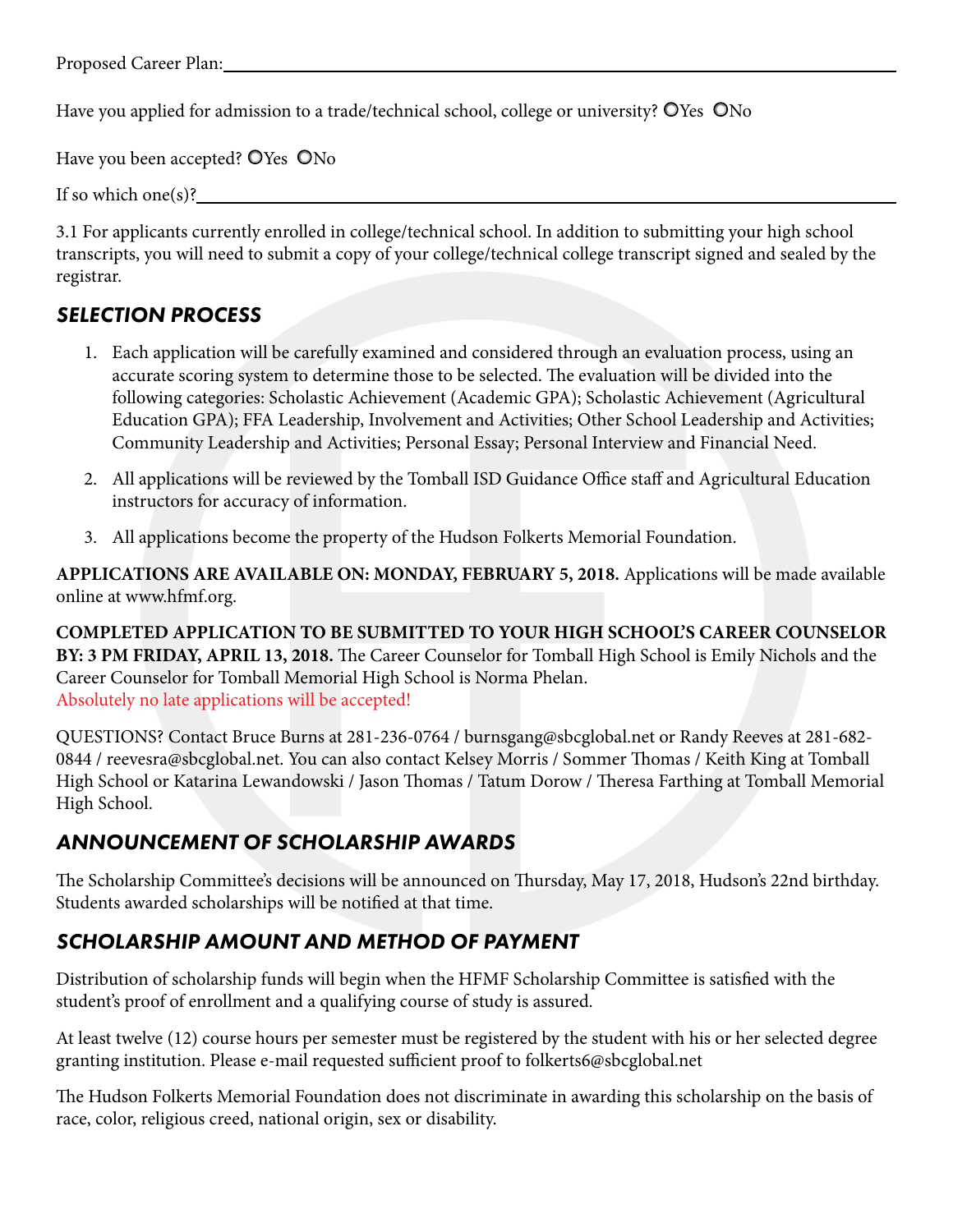### *SCHOLASTIC ACHIEVEMENT*

Agricultural Education subjects completed and those in which you are currently enrolled:

| <b>YEAR</b> | <b>COURSE</b> | <b>GRADE AVERAGE</b> |
|-------------|---------------|----------------------|
|             |               |                      |
|             |               |                      |
|             |               |                      |
|             |               |                      |
|             |               |                      |
|             |               |                      |
|             |               |                      |

Agricultural Education Grade Point Average

# *FFA LEADERSHIP, INVOLVEMENT AND ACTIVITIES*

Includes but is not limited to membership in FFA class, officer in FFA, FFA sponsored competitive teams such as judging teams, parliamentary procedure teams, etc..., participation in the Tomball FFA Project Show, participation in project shows other than the Tomball FFA Project Show, attendance at local or state FFA conventions, and honors/awards held in FFA such as Proficiency Awards, the Star Greenhand Award, the Star Chapter Award, the Lone Star Farmer Award, etc...)

Please list FFA LEADERSHIP, INVOLVEMENT, AND ACTIVITIES in order beginning with your freshman year and continue through sophomore, junior and senior year.

You are welcome to list more information on a separate sheet of paper if needed.

**IMPORTANT:** points will not be given for information not listed. The HFMF scholarship selection committee will not assume anything!

#### **FRESHMAN**

LDE/CDE:

Offices held and other leadership activities: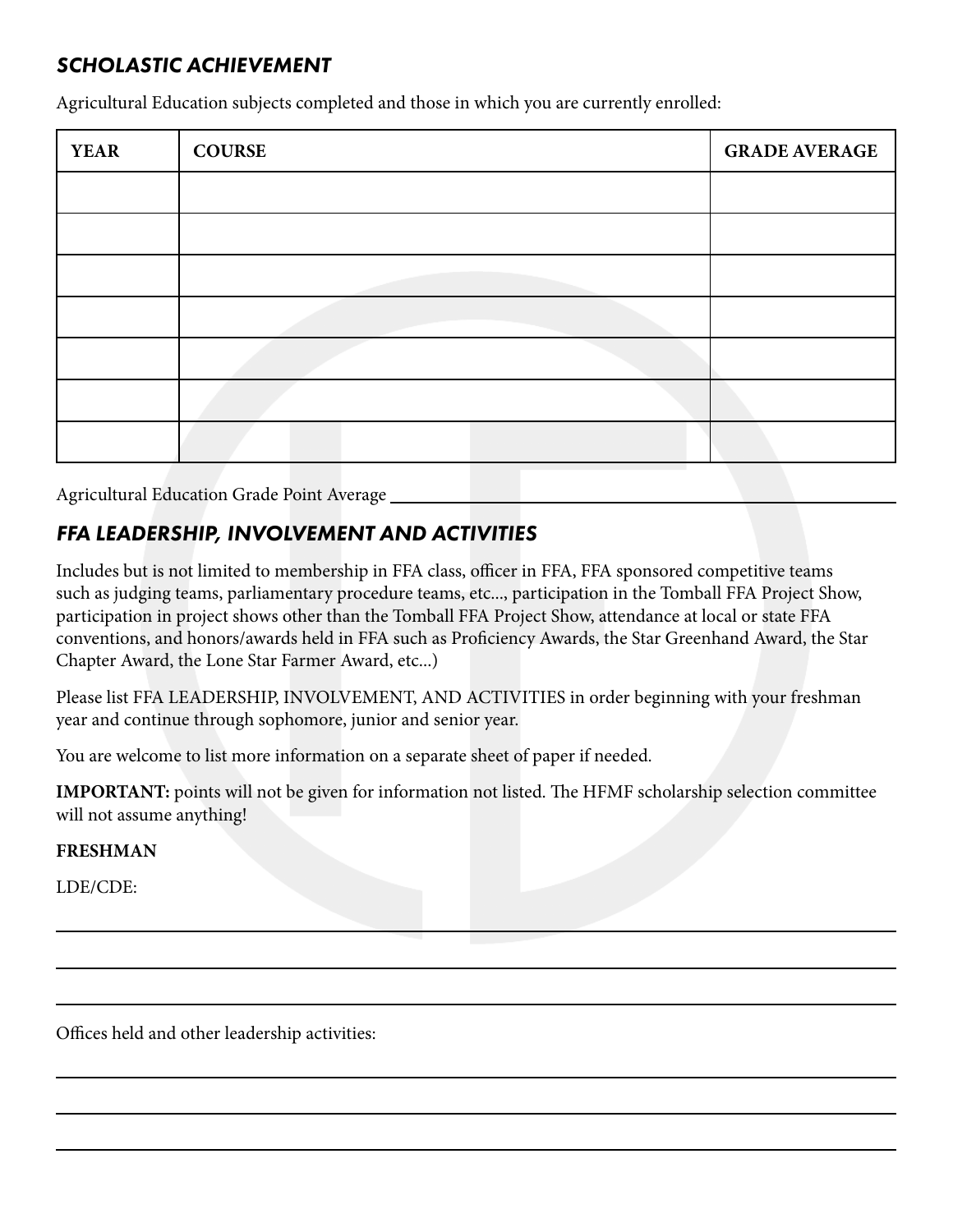Stock Show Participation:

LDE/CDE:

Offices held and other leadership activities:

Stock Show Participation:

**JUNIOR**

LDE/CDE:

Offices held and other leadership activities:

Stock Show Participation: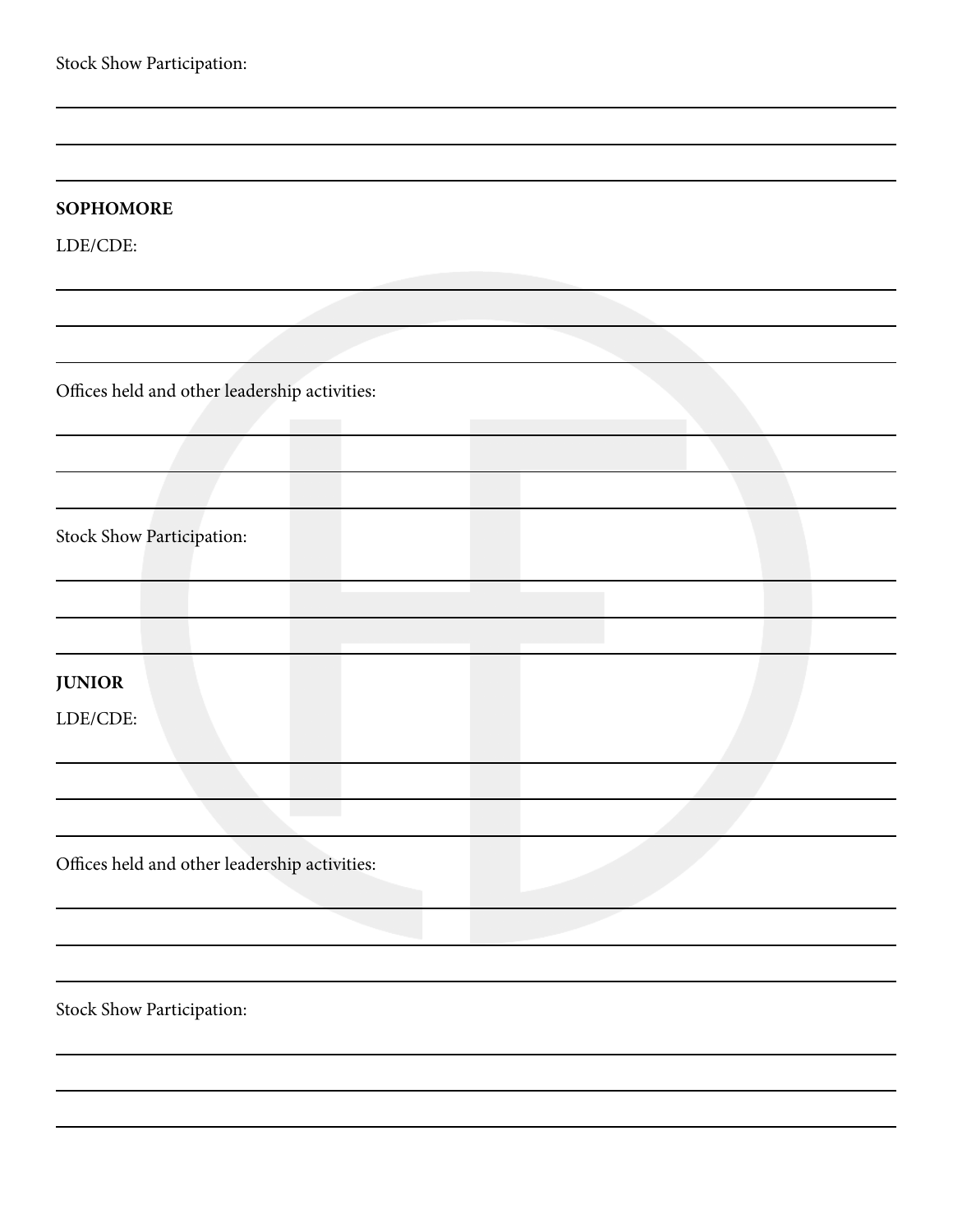#### **SENIOR**

LDE/CDE:

Offices held and other leadership activities:

Stock Show Participation:

### *OTHER SCHOOL LEADERSHIP AND ACTIVITIES*

Includes membership in school organizations other than those relating to FFA Officer, Positions / awards / honors in school organizations should be listed.

Please list your OTHER SCHOOL LEADERSHIP AND ACTIVITIES in year order beginning with your freshman year, and continue through sophomore, junior and senior year.

You are welcome to list more information on a separate sheet of paper if needed.

**IMPORTANT:** points will not be given for information not listed. The scholarship selection committee will not assume anything!

#### **FRESHMAN**

**SOPHOMORE**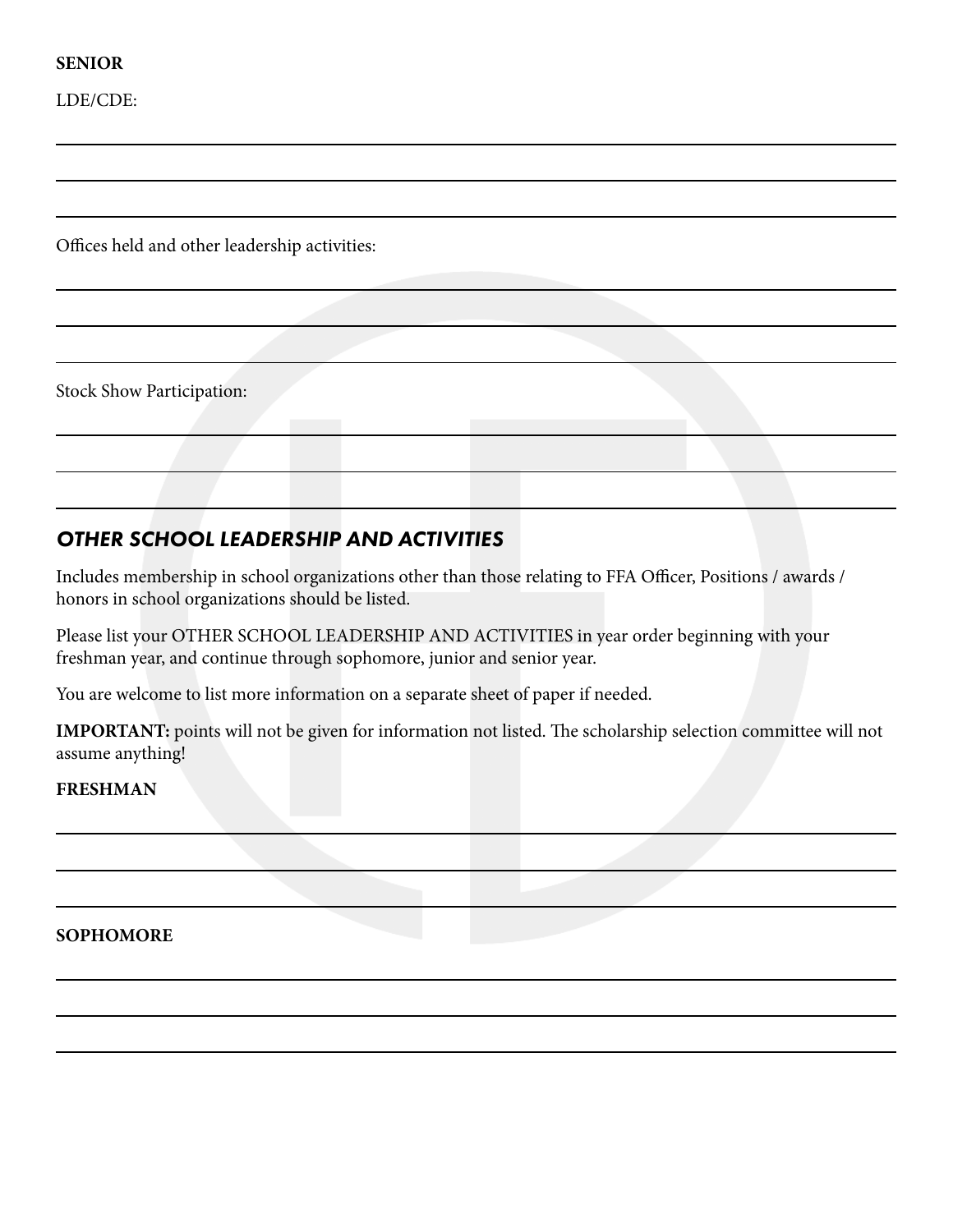#### **SENIOR**

# *COMMUNITY LEADERSHIP AND ACTIVITIES*

Membership in school organizations such as Church, Demolays, Key Clubs, Scouts, etc, and officer positions/ awards/honors in community organizations should be listed.

Please list your COMMUNITY LEADERSHIP AND ACTIVITIES in year order beginning with your freshman year and continue through sophomore, junior, and senior year.

Please include contact person and telephone number for verification of information.

**Important:** you are welcome to list more information on a separate sheet of paper if needed. Points will not be given for information not listed. The scholarship selection committee will not assume anything!

#### **FRESHMAN**

| <b>SOPHOMORE</b> |  |
|------------------|--|
|                  |  |
|                  |  |
| <b>JUNIOR</b>    |  |
|                  |  |
|                  |  |
| <b>SENIOR</b>    |  |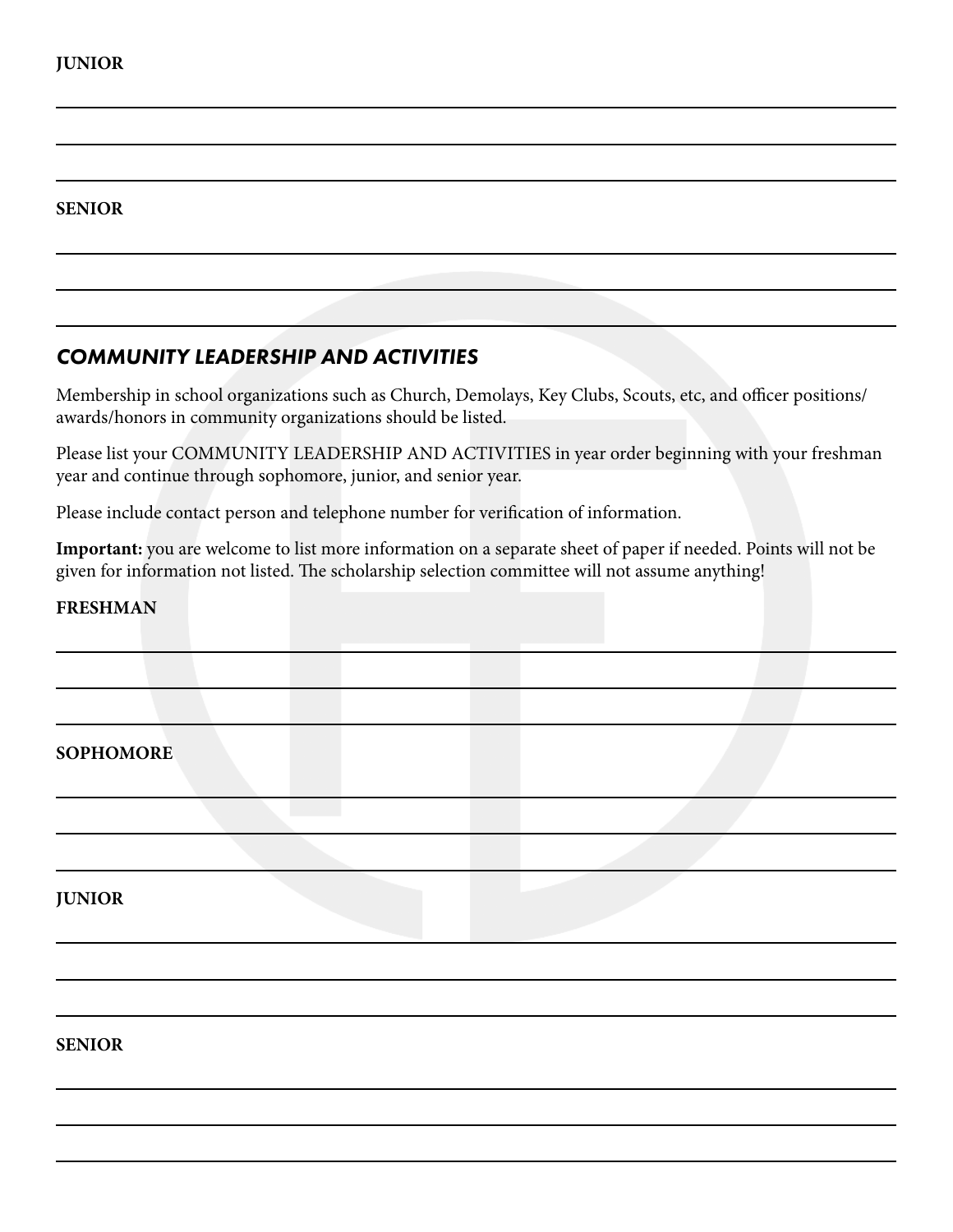# *PERSONAL ESSAY*(required)

A personal essay of no more than 300 words is to be written (please type) by the applicant. The essay should include the three (3) specific topics outlined below:

- 1. What the Agricultural Education program has meant to me.
- 2. What the Hudson Folkerts Memorial Foundation scholarship will mean to my family and me.
- 3. Why I should be awarded a Hudson Folkerts Memorial Foundation Scholarship.

Please be particularly attentive to grammatical and spelling correctness.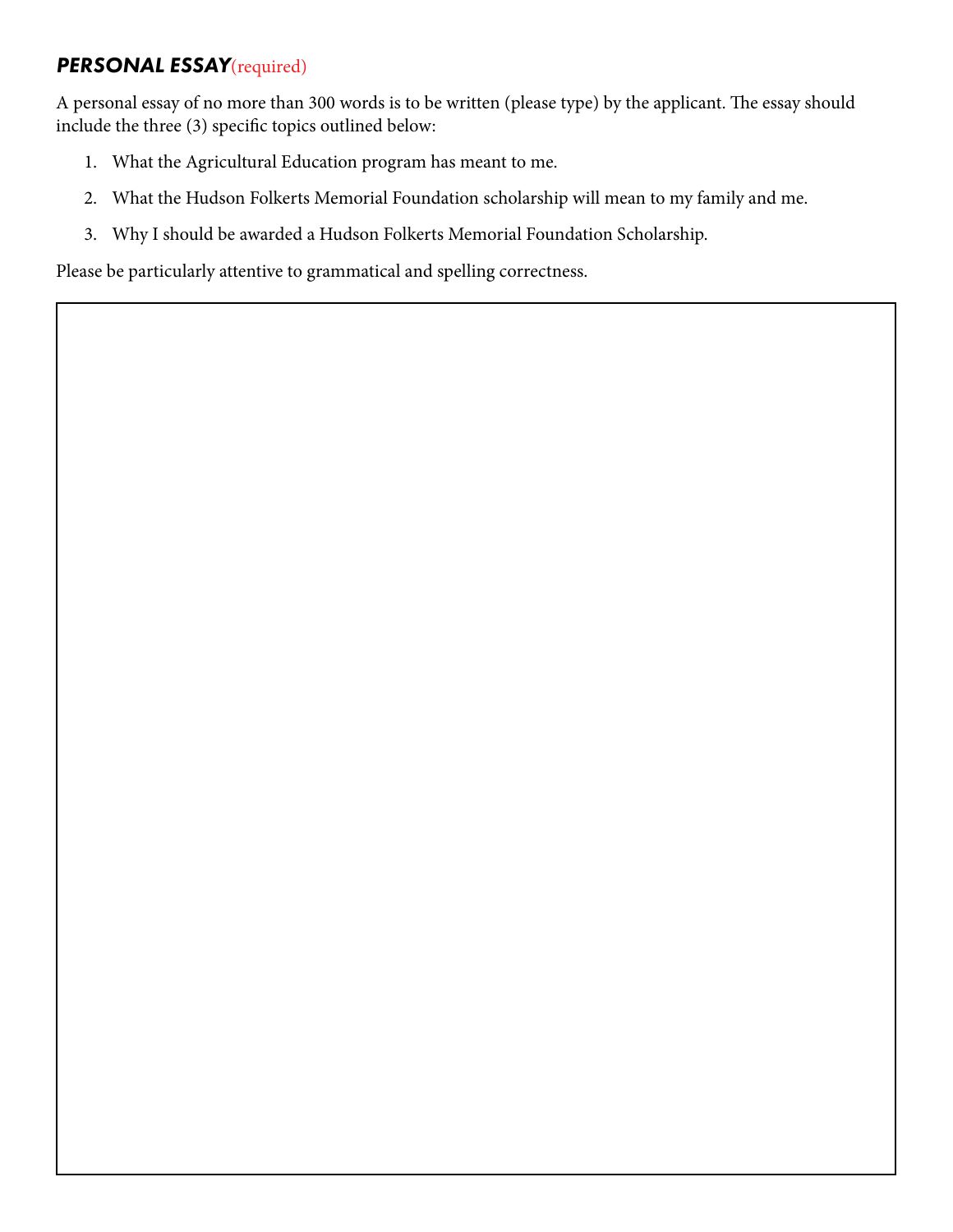### *PERSONAL INTERVIEW*

All applicants will be required to conduct a personal interview session, not to exceed 30 minutes, with the HFMF Scholarship Selection Committee. A date and time will be arranged once all applications have been received. Someone from the HFMF Scholarship Committee will contact you to arrange a time. Target interview date is Sunday, April 29, 2018.

### *REFERENCES*

All applicants must submit 3 letters of recommendation. At least 1 letter of recommendation must be from a Tomball ISD teacher, preferably from the Agricultural Education program. Do not submit a letter of recommendation from a family member.

# *SUMMARY OF THE SUPERVISED FARMING PROGRAM OF THE CANDIDATE'S PRODUCTIVE ENTERPRISES*

(Specify Tomball FFA Show participation, major show, and county show participation)

Productive enterprises year/ kind/ scope.

#### **FRESHMAN**

| <b>SOPHOMORE</b> |  |
|------------------|--|
|                  |  |
|                  |  |
| <b>JUNIOR</b>    |  |
|                  |  |
|                  |  |
| <b>SENIOR</b>    |  |
|                  |  |